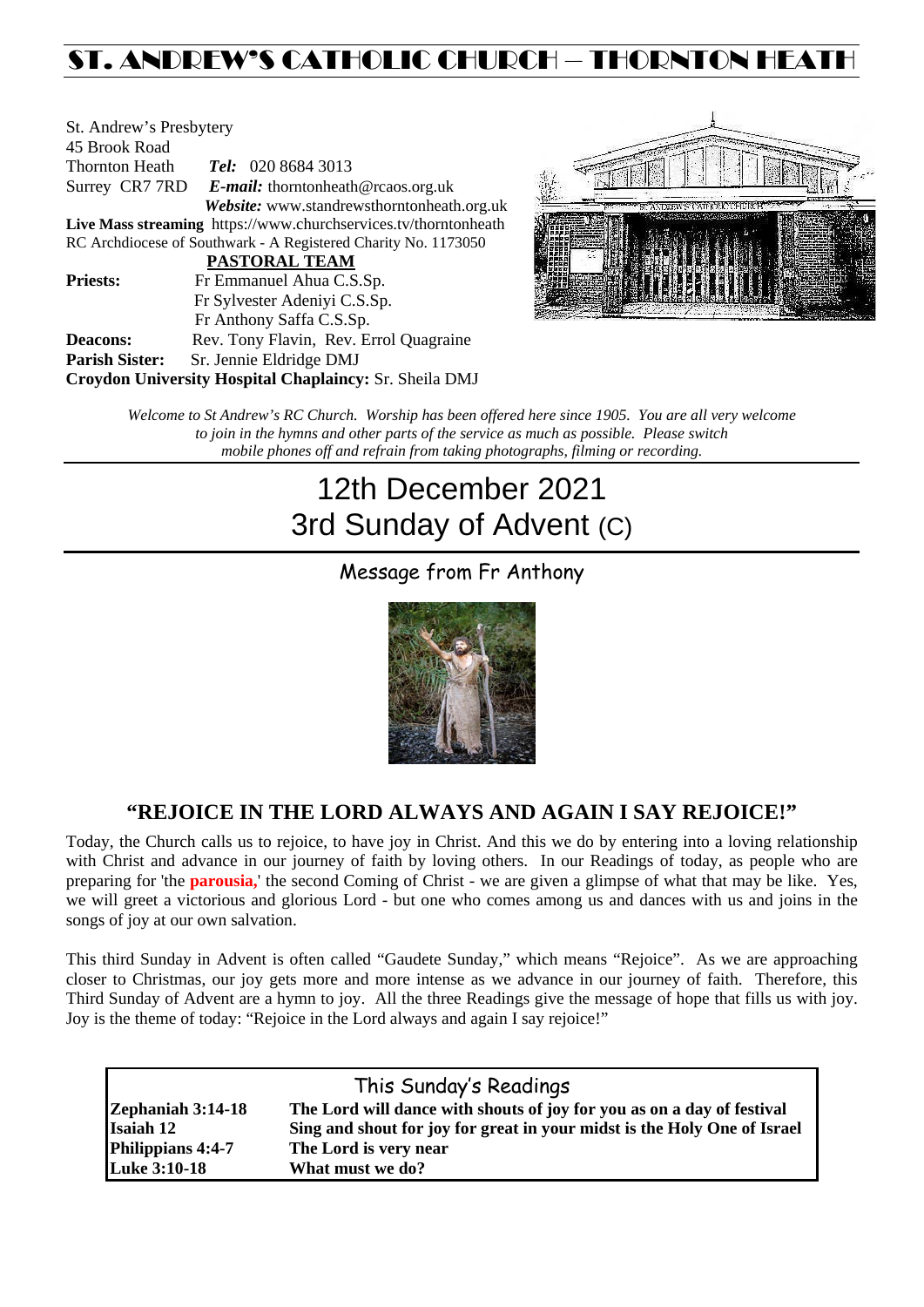### Diary for the Week

| <b>Sunday 12th December</b>        |                    | 6.00pm (Saturday) First Mass of Sunday | For the people of the Parish     |
|------------------------------------|--------------------|----------------------------------------|----------------------------------|
| 3 <sup>rd</sup> Sunday of Advent   | 9.30am             | <b>Mass</b>                            | James, Joe & Bill Brennan RIP    |
|                                    | 11.30am            | Mass                                   | Owen & Jude Simon RIP Anniv      |
|                                    | 6.00 <sub>pm</sub> | <b>Mass</b>                            | Bob & Tracey Suckling RIP and    |
|                                    | $7.00 - 9.00$ pm   | <b>Charismatic Prayer Group</b>        | their families                   |
|                                    |                    |                                        |                                  |
| Monday 13 <sup>th</sup> December   | $7.30$ am          | <b>Mass</b>                            | Paul Etuka RIP                   |
|                                    | 10.00am            | <b>Mass</b>                            | For Our Suffering Souls Anniv    |
| Tuesday 14 <sup>th</sup> December  | 7.30am             | <b>Mass</b>                            | Mrs Assiz De Souza RIP Anniv     |
|                                    | 10.00am            | <b>Mass</b>                            | For Our Suffering Souls Anniv    |
| <b>Wednesday 15th December</b>     | 7.30am             | <b>Mass</b>                            | <b>Sr Mary Martin RIP</b>        |
|                                    | 10.00am            | <b>Mass</b>                            | D. D'Souza – Thanksgiving        |
| <b>Thursday 16th December</b>      | 7.30am             | <b>Mass</b>                            |                                  |
|                                    | 10.00am            | <b>Mass</b>                            | Paul Etuka RIP                   |
| Friday 17 <sup>th</sup> December   | $7.30$ am          | <b>Mass</b>                            |                                  |
|                                    | 10.00am            | <b>Mass</b>                            | Alec Eldridge RIP                |
|                                    | $10.30 - 12$ noon  | <b>Adoration</b>                       |                                  |
|                                    | 6.30pm             | <b>Brownies/Guides (hall)</b>          |                                  |
| Saturday 18 <sup>th</sup> December | 9.30am             | <b>Mass</b>                            | <b>Sr Mary Martin RIP</b>        |
|                                    | $10.00 - 10.30$ am | <b>Confessions</b>                     |                                  |
|                                    | $5.00 - 5.30$ pm   | <b>Confessions</b>                     |                                  |
|                                    | 6.00 <sub>pm</sub> | <b>First Mass of Sunday</b>            | For the people of the Parish     |
| Sunday 19th December               | 9.30am             | <b>Mass</b>                            | Mr & Mrs Charles Nkamuo & Family |
| $4th$ Sunday of Advent             |                    |                                        | - Thanksgiving                   |
|                                    | 11.30am            | Mass                                   | Betty Oppong – Wellbeing         |
|                                    | 6.00 <sub>pm</sub> | <b>Mass</b>                            | Henry Victoire RIP Anniv         |
|                                    | $7.00 - 9.00$ pm   | <b>Charismatic Prayer Group</b>        |                                  |

Church cleaners: this week: Fifi's Group, next week: Sancho's Dusters

### St. Andrew's Parish Notices

#### **FACEMASKS**

Please can we ask you to continue to use a face covering if you are able to and to use the hand sanitiser when entering our Church.

#### **LIVE STREAMING**

Message from Fr Emmanuel: "As some of you are aware, we have been having some difficulties with our Live Streaming and our donation machine in the Church porch. Talk Talk, with whom we have the internet contract, have been most unhelpful. We are very sorry for the disruption this has caused as we are very aware that many of our parishioners rely on this service. Despite many calls chasing them, lodging a complaint etc., we are still waiting to receive a visit from an engineer to sort out the problem. I am as fed up with the situation as you so I am in the process of cancelling our contract with them and renewing with BT – I hope they will be better! Again, I am sorry for the disruption this has caused many of you and I hope this problem will be sorted out very soon."

#### **CHURCH HEATING**

Message from Fr Emmanuel: "Again I am sorry to say that the heating in the Church has not been working properly! British Gas has been to check but the engineer was "unsure" of the problem! As of 8<sup>th</sup> December (when the newsletter goes to print), we have an engineer booked to come along on Friday 10<sup>th</sup> December, so hopefully we will be warmer after this date! Thank you for your patience".

#### **ADVENT**

#### **PENITENTIAL SERVICE**

In preparation for Christmas we have extra Confessions. We are holding our Parish Penitential Service on Monday 13<sup>th</sup> December at 7.00pm.

#### **JESSE TREE**

As the season of Advent begins we have placed our Jesse Tree on the Sanctuary. The Jesse Tree helps us connect the custom of decorating Christmas trees to the events leading to Jesus' birth. The Jesse Tree is also our Giving Tree and we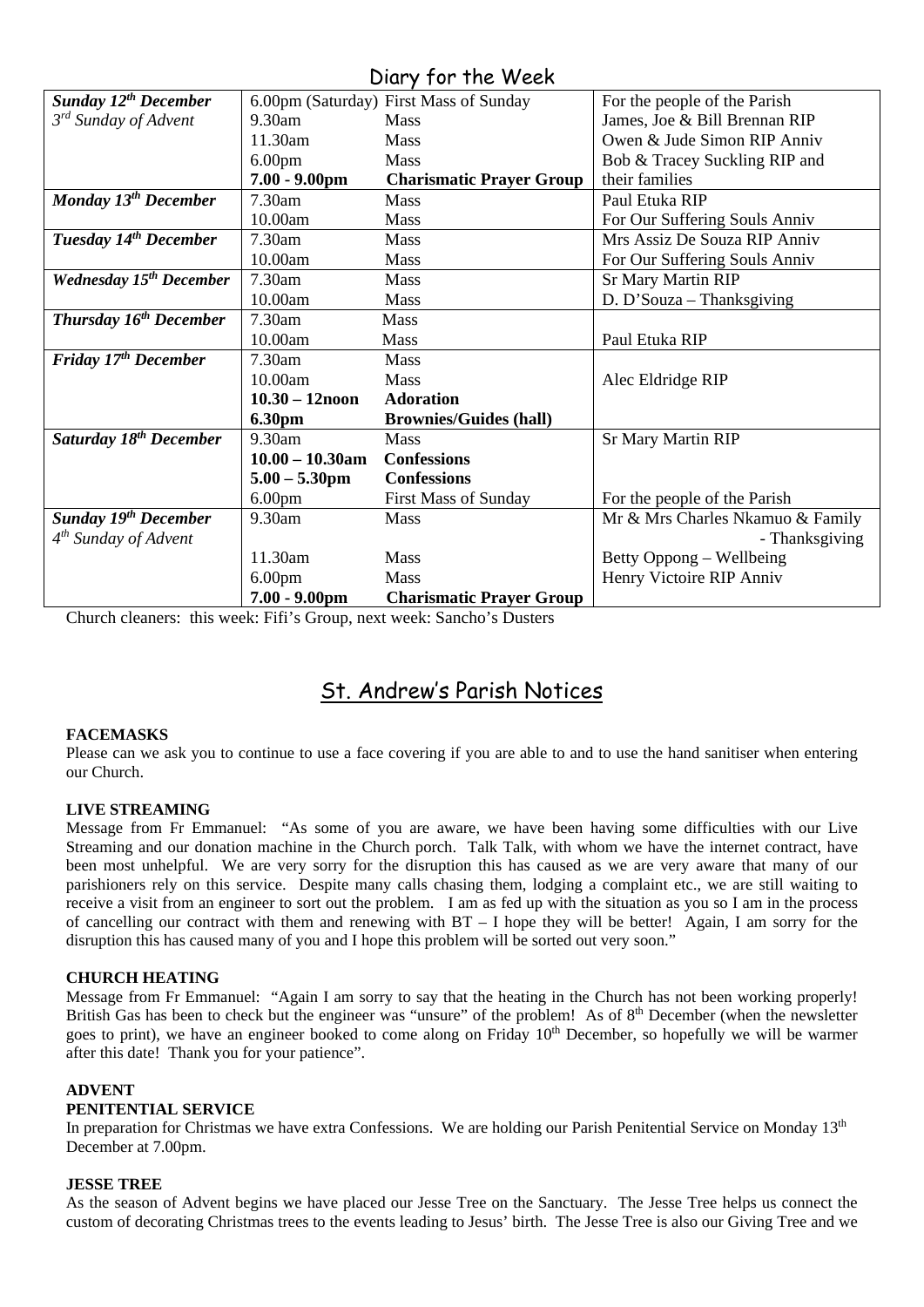are asking all our Parishioners to donate non-perishable food in the box provided through Advent. The SVP Group will use our donations for those in need in the Parish by making up parcels for families for Christmas. Thank you for your continued support.

Please take home with you our Christmas card with all the details of the services and Mass times over the Christmas period and also our Christmas poster.

Also available are envelopes for the Christmas offerings which is personal to the Priests.

#### **DBS CERTIFICATES AND RENEWALS FOR VOLUNTEERS**

Please could existing volunteers who need DBS (Disclosure and Barring) checks please email their full name and details of their role to [thorntonheathsg1@safeguardrcaos.org.uk](mailto:thorntonheathsg1@safeguardrcaos.org.uk)

The online process will then be actioned. This includes; Eucharistic Ministers, Catechists for Children, Adult Altar Servers, Children's Liturgists and any parish group helpers for vulnerable adults or children. It is everyone's responsibility to ensure that our parish is a safe place and the DBS certificate issued must be through the RC Diocese of Southwark and not another body even if it is current and valid.

We are also having a drop in session on Saturday  $8<sup>th</sup>$  January between 10.30 and 12.30 in the Presbytery especially for the people who have completed DBS forms and need to bring in their ID documents to be verified or for those who need help completing the forms. Also for any general DBS enquiries so that new volunteers can start their roles and existing ones requiring a DBS renewal can continue in their roles within the parish. Can group leaders ensure they are fully aware of the status of their volunteers DBS and if in doubt email Lesley Brennan at [thorntonheathsg1@safeguardrcaos.org.uk](mailto:thorntonheathsg1@safeguardrcaos.org.uk)

#### ST ANDREW'S CHOIR

The Choir at St. Andrews warmly welcome parishioners who would like to join the choir. If you can play an instrument, read music or have a love for singing you are most welcome. For more details or to sign up please speak to one of the choir leaders after Mass.

#### **CHARISMATIC PRAYER GROUP**

Please join us as our group has resumed prayer meetings every Sunday evening in the Church from 7.00 – 9.00pm. All are very welcome to come along and join us in praises, prayers, Bible studies and youth group ministry. For further details please call Stella on 07983 775879.

#### **ADORATION**

Please come in and spend some time in the presence of Our Lord in the Blessed Sacrament for Adoration every Friday from 10.30am – 12noon.

#### **ROSARY GROUP**

Our Rosary Group meet in the Church every Monday to Saturday after the 10am Mass during the week and on Saturdays after the 9.30am Mass. If you would like to join us please do come along, all are very welcome.

#### **REPOSITORY**

The Repository will be open after the 9.30am and 11.30am Masses on Sunday.

#### **WINDOWS IN THE CHURCH**

Fr Emmanuel says: "Whoever is opening the windows in the Church, he asks please can this stop and for the windows to remain closed now as the heating is fully on".

#### **CHRISTMAS CAROL SERVICE**

You are invited to join us for our Christmas Carol Service in the Church on Christmas Eve from 9.00 – 10.30pm. As in previous years we would like to ask all our groups representing our diverse parish who would like to take part and perhaps sing a Carol in their national language to come along and sing. If you would like to be a part of this, please can you speak to one of our choir leaders from this weekend onwards to let them know. We look forward to listening to you!

#### **CHILDREN'S CHRISTMAS PARTY/ NATIVITY PLAY**

We regret that we have had to cancel the Children's Christmas party due to the current situation regarding Covid. With apologies for the short notice.

Also for the same reason we have had to cancel the Children's Nativity play on Christmas Eve. However, at the Vigil Mass for Christmas at 6pm on Christmas Eve, we would like to invite children who would like to dress up in their Nativity costumes to do so. Bernadette, who will be sitting in the choir area, will have a few spare costumes if you would like to borrow one.